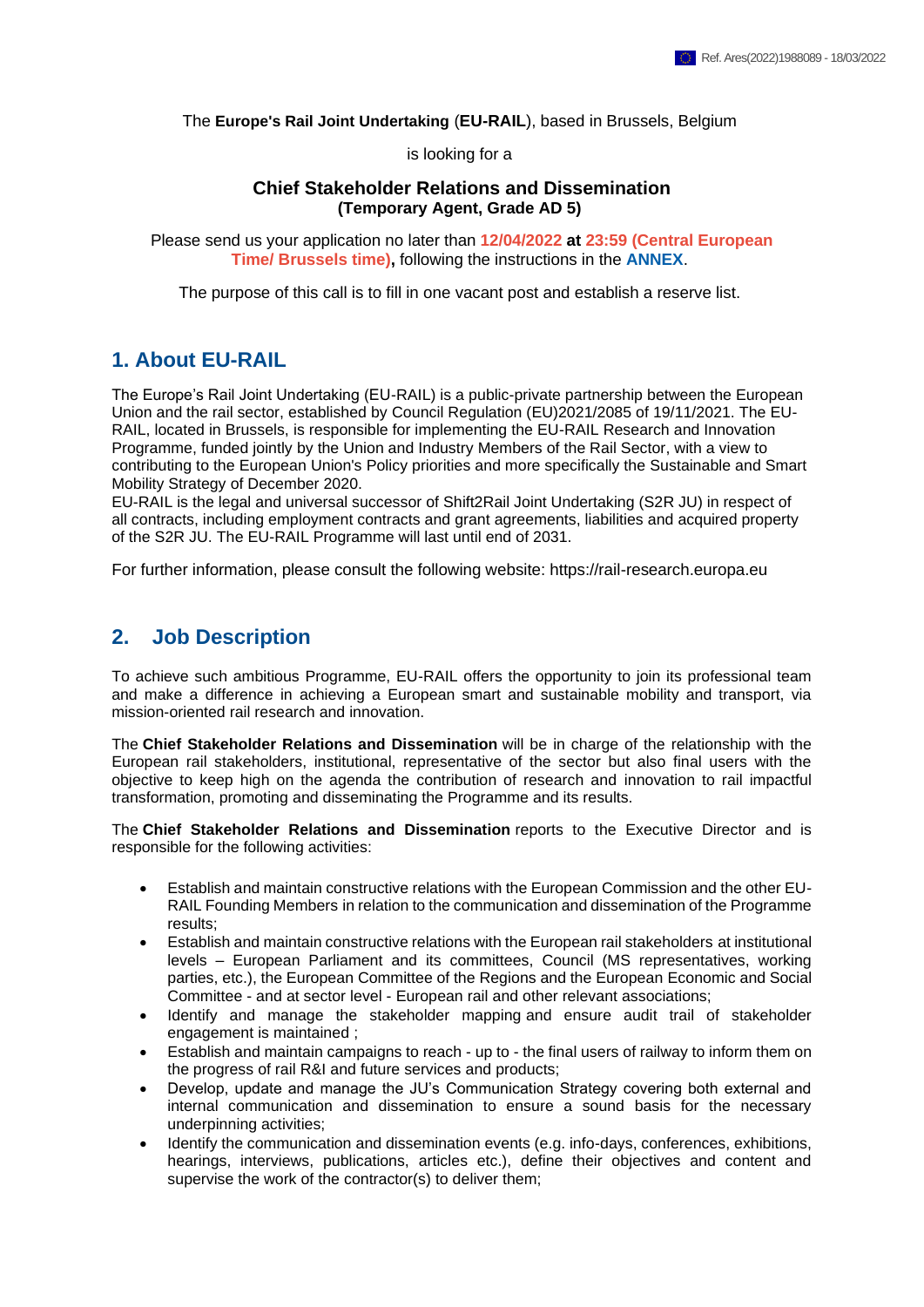- Supervise and manage communication and dissemination external service providers;
- Ensure that the content of the EU-RAIL website and other social medias is kept up-to-date by the relevant contractor(s);
- Ensure the communication and dissemination activities are performed by the different projects under EU-RAIL coordination in close cooperation with the Programme Team;
- Take on additional tasks as required in the interest of the service.

The successful candidate may be required to execute other tasks and activities as necessary according to the evolution and development of the EU-RAIL's structure or activities.

# **3. Eligibility criteria**

Candidates will be considered for the selection phase on the basis of the following criteria to be fulfilled by the closing date for applications.

#### **3.1. General conditions**

- be a national of a member state of the European Union;
- enjoy his/ her full rights as a citizen<sup>1</sup>;
- have fulfilled any obligations imposed by the applicable laws concerning military service;
- $\bullet$  be physically fit to perform the duties linked to the post<sup>2</sup>;
- meet the character requirements for the duties involved;
- have a thorough knowledge of one of the official EU languages and a satisfactory knowledge (at least B2 level) of another of these languages to the extent necessary for the performance of their duties.

#### **3.2. Education**

Have a level of education<sup>3</sup> which corresponds to completed university studies of at least three (3) years attested by a diploma;

In case you do not fulfil all the eligibility criteria, your application will not be taken into consideration. Eligibility criteria must be fulfilled by the deadline for applications, and maintained throughout the selection procedure and appointment.

## **4. Selection criteria**

Candidates selected based on the above eligibility criteria will then be evaluated according to the following selection criteria:

#### **4.1. Essential qualifications and experience**

- At least 5 years of professional experience acquired in positions involving tasks similar to those described in the job description;
- Proven experience in managing stakeholder relations and dissemination of complex programme results such as in the frame of aviation, defense & security, space beyond rail etc.;
- Excellent command of both written and spoken English, as this is the working language of the EU-RAIL;

#### **4.2. Advantageous qualifications and experience**

- Working experience in a field related to the duties in an international and multicultural environment, preferably within a European Institution or body;
- Good knowledge of the EU institutional set-up and decision-making process;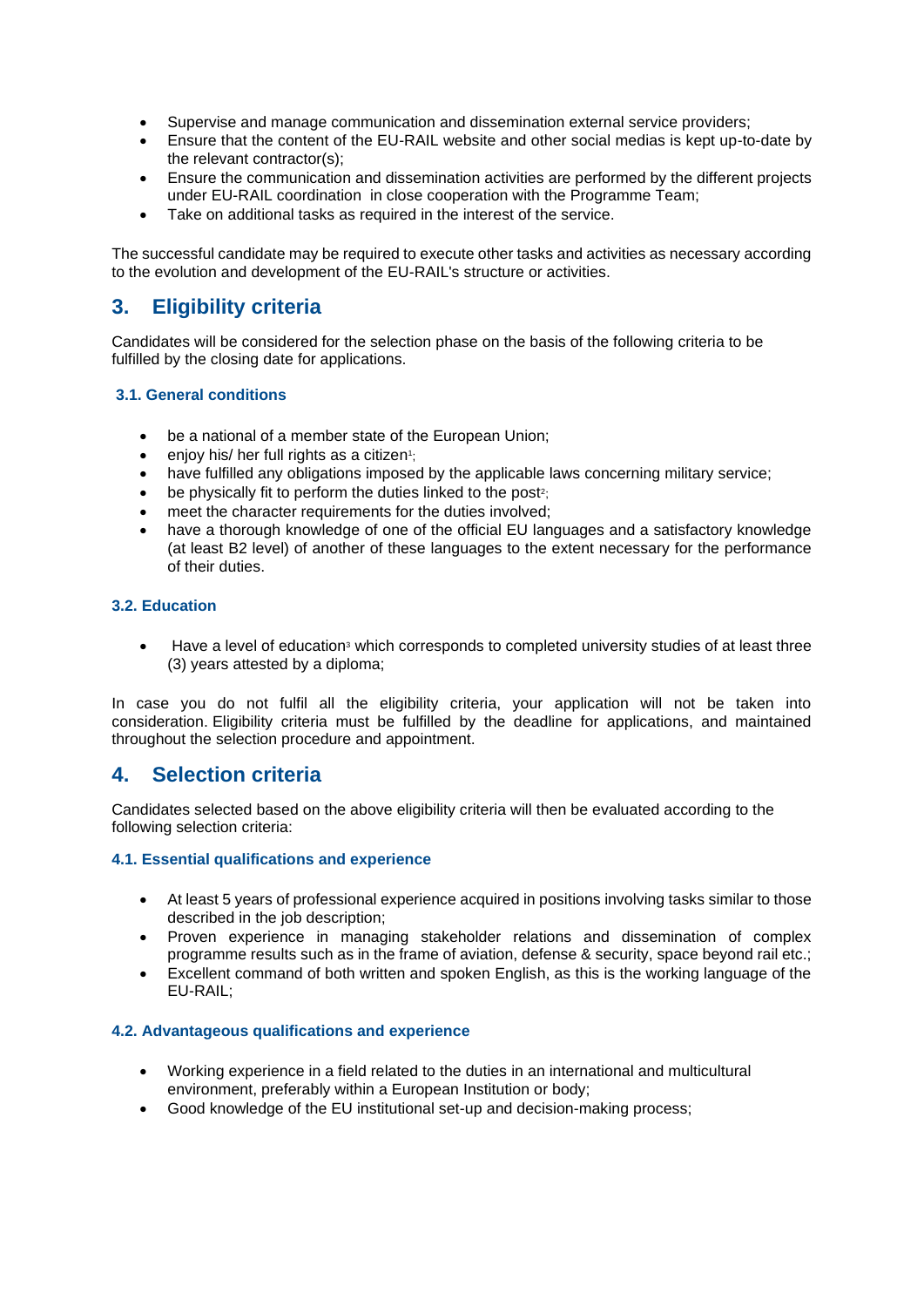#### **4.3. Behavioural competences**

- Motivation open and positive attitude;
- Excellent inter-personal and networking skills;
- Excellent planning and organizational skills and ability to define priorities;
- Ability to work under pressure and respect deadlines:
- Sense of initiative and team spirit.

In order to be evaluated in the best possible way, candidates are invited to be as detailed and as clear as possible when describing their professional experience, specific skills and competences in their application form.

### **5. Appointment and reserve list**

The Executive Director of the Joint Undertaking will select the successful candidate and offer the post. A binding commitment can only be made after the verification of all conditions and will take the form of a contract signed by the Executive Director.

The reserve list will be used in order to fill vacant positions within EU-RAIL.

Candidates should note that inclusion on the reserve list does not guarantee recruitment. Recruitment will be based on availability of posts and budget.

The reserve list for this post will be valid until **31 December 2023** and may be extended at the discretion of the Appointing Authority of EU-RAIL.

### **6. Conditions of employment**

The place of employment will be **Brussels**, where the Joint Undertaking premises are located.

The successful candidate will be recruited as a **Temporary Agent AD5,** pursuant to Article 2(f) of the Conditions of Employment of Other Servants of the European Communities, for a period of five (5) years. After an evaluation of the job holder's performance, and subject to budget availability, the term of office may be extended. The period of engagement will not in any case exceed the lifetime of EU-RAIL.

Candidates should note the requirement under the Conditions of Employment of Other Servants for all new staff to complete successfully a probationary period.

The pay of staff members consists of a basic salary supplemented with specific allowances, including expatriation or family allowances.The provisions guiding the calculation of these allowances can be consulted in the Conditions of Employment of Other Servants available at the following address:

<http://eur-lex.europa.eu/LexUriServ/LexUriServ.do?uri=CONSLEG:1962R0031:20140101:EN:PDF>

Salaries are exempted from national tax, instead a Community tax at source is paid.

### **Important Note**

**Candidates are kindly advised to read the [ANNEX](https://shift2rail.org/wp-content/uploads/2022/01/Annex-to-the-vacancy-notice_EU-RAIL.pdf) that represents an integral part of this vacancy and provides information on how to complete the application, the steps of the selection process and appeal procedures.**

*1. Prior to the appointment, the successful candidate will be asked to provide a certificate of good conduct, confirming the absence of any criminal record.*

*2. Prior to the appointment, the successful candidate shall be medically examined by one of the European Institutions' medical officers in order that EU-RAIL may be satisfied that he/she fulfils the requirement of article 28 (e) of the Staff Regulations of the Officials of the European Communities. 3. Only qualifications issued by EU Member State authorities and qualifications recognised as equivalent by the relevant EU Member State authorities will be accepted. Any academic qualification mentioned in the application form shall be duly supported by evidence (original or certified copies of*